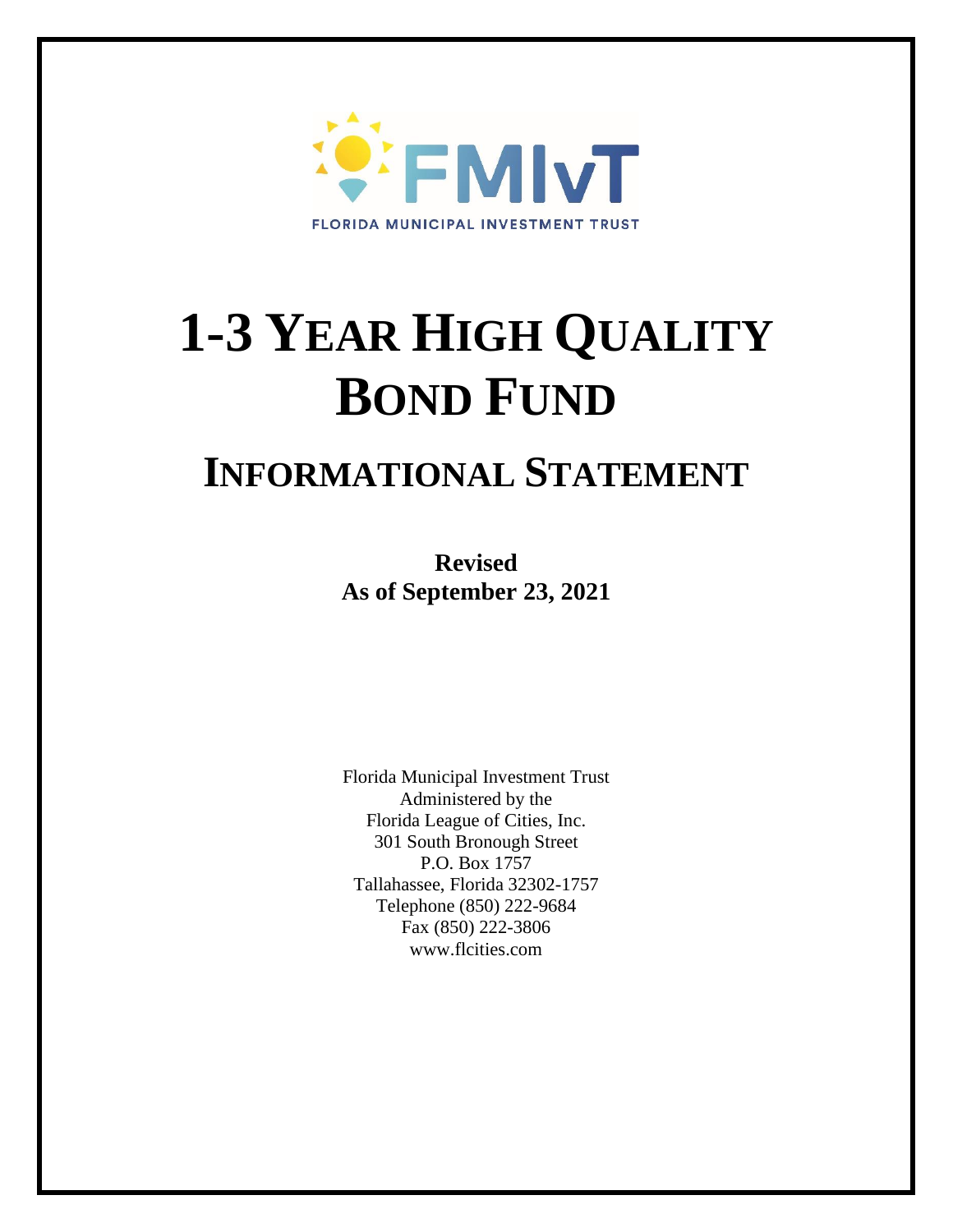

### **Table of Contents**

| $\textbf{Contributions}.\textcolor{red}{\textbf{177}} \textbf{1}$ |  |
|-------------------------------------------------------------------|--|
|                                                                   |  |
|                                                                   |  |
|                                                                   |  |
|                                                                   |  |
|                                                                   |  |
|                                                                   |  |
|                                                                   |  |
|                                                                   |  |
|                                                                   |  |
|                                                                   |  |
|                                                                   |  |
|                                                                   |  |
|                                                                   |  |
|                                                                   |  |
|                                                                   |  |
|                                                                   |  |
|                                                                   |  |
|                                                                   |  |
|                                                                   |  |
|                                                                   |  |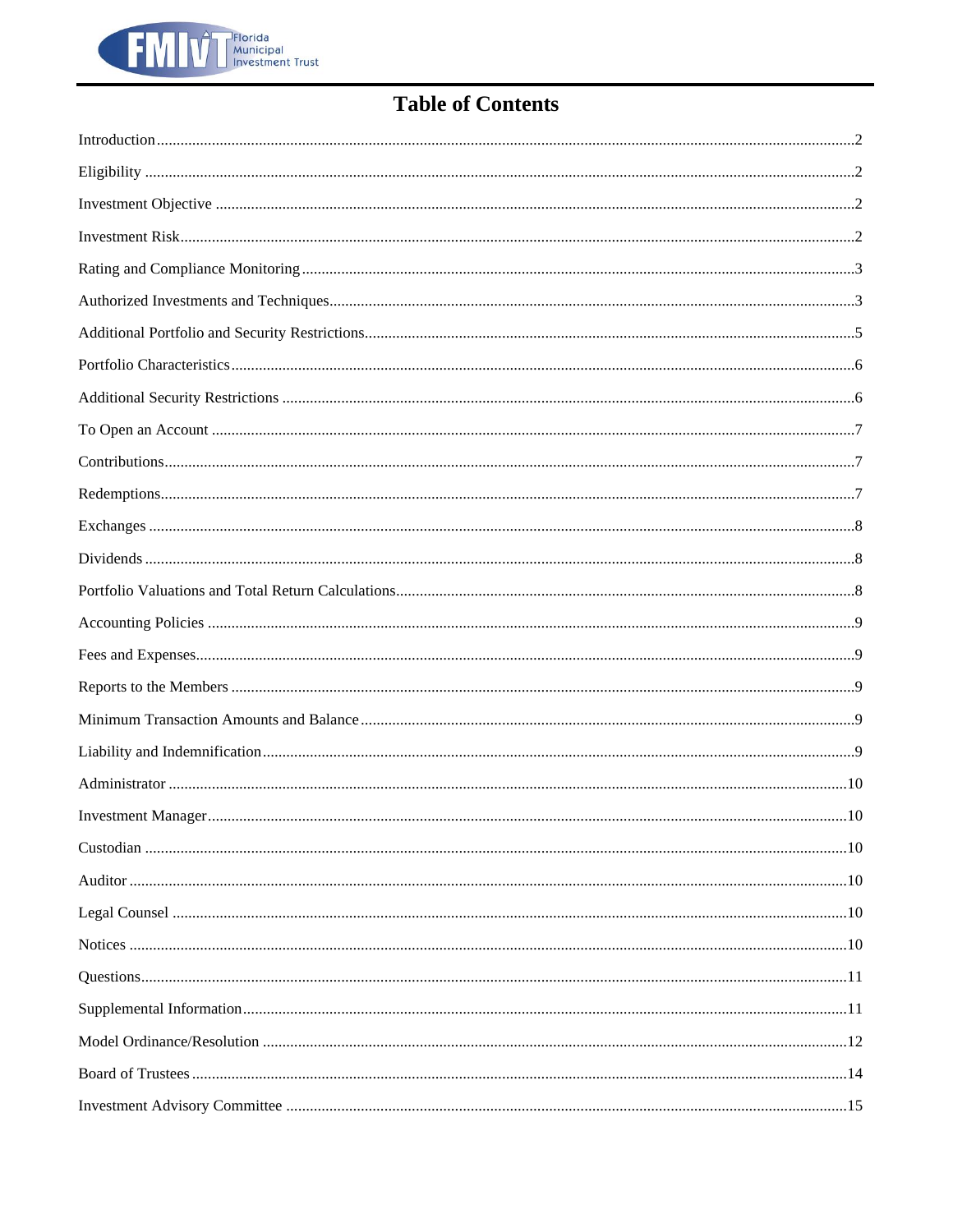

#### **Introduction**

The Informational Statement is designed to set forth the policies and procedures governing the Florida Municipal Investment Trust's 1 to 3 Year High Quality Bond Fund ("the Portfolio"), formerly known as the Short Term Bond Portfolio, and contains information that each prospective participant should be aware of prior to investing in the Portfolio.

The Florida Municipal Investment Trust (the "Trust") is an interlocal governmental entity created under the laws of the State of Florida to provide eligible units of local government with an investment vehicle to pool their surplus funds and to invest such funds into one or more investment portfolios under the direction and daily supervision of an investment advisor. The Trust was established and created by the City of Palatka, Florida; the City of Lauderhill, Florida; and the City of Bradenton, Florida and operates under the Agreement and Declaration of Trust Creating the Florida Municipal Investment Trust dated April 28, 1993, as amended. The Trust is governed by a Board of Trustees, which shall be composed of no less than five members and no more than seven. The Board of Trustees shall always consist of the President or the President's appointee and the Second Vice President of the Florida League of Cities, Inc. by virtue of their office and two representatives from the Florida Municipal Insurance Trust. Representatives from the Florida Municipal Insurance Trust are appointed by its Board of Trustees. An additional three members of the Board of Trustees may be elected to the Board by the Board of Trustees. The additional board members must each be an elected official of an active member of the Trust. The Florida League of Cities, Inc. acts as Administrator to the Trust. Atlanta Capital Management Co. acts as Investment Manager to the Portfolio.

Pursuant to the Agreement and Declaration of Trust Creating the Florida Municipal Investment Trust, the Board of Trustees shall have the power to conduct the affairs of the Trust including, but not limited to, the authority to invest in, reinvest in, purchase or otherwise acquire, own, hold, pledge, sell, assign, transfer, exchange, distribute, lend or otherwise deal in or dispose of investments, as provided for in the Statement of Investment Policy and as set forth by this Informational Statement. The Trust shall hold legal title to all funds, investments and assets of the Trust on behalf of the Members of the Trust.

#### **Eligibility**

Membership in the Trust is limited to agencies or political subdivisions in or of the State of Florida. Agencies or political subdivisions in or of the State of Florida include, but are not limited to: the state, its agencies, counties, municipalities, special districts, school districts, and any other governmental entities. Each prospective participant must become a member of and a party to the Trust and agree to abide by the terms and conditions as set forth in the Agreement and Declaration of Trust Creating the Florida Municipal Investment Trust, as amended. Prior to investing in the Trust, each prospective participant should receive and review a copy of the Agreement and Declaration of Trust Creating the Florida Municipal Investment Trust and Statement of Investment Policy as amended.

#### **Investment Objective**

The 1 to 3 Year High Quality Bond Fund is designed to provide an investment pool alternative to those Members that have excess funds and that have an investment horizon greater than that of money market instruments. The investment objective is: 1) to preserve capital; and 2) exceed the return of the Bank of America Merrill Lynch One-to Three-year Government Index over three-year periods. The Portfolio will generally invest in securities with greater potential returns and risk than those offered by money market type instruments. Due to the fact that the Portfolio will be investing in securities with an average maturity of approximately two years, increases in interest rates could cause declines in the net asset value of the Portfolio. Therefore, the Portfolio may be an inappropriate investment for funds required to meet short-term needs. In order to emphasize the longer-term nature of the Portfolio and to provide a disincentive to utilize the Portfolio as a money market fund alternative, the portfolio will only be open twice a month to accept contributions or remit redemptions (please see "Contributions" and "Redemptions").

#### **Investment Risk**

Because the Portfolio invests in fixed income securities, each Member will be exposed to five types of risk associated with investing in fixed income securities. 1) Interest rate risk, which is the potential for fluctuations in bond prices due to changes in interest rates. 2) Reinvestment risk, which is the potential for a decline in the Portfolio's income due to falling market interest rates. 3) Credit risk, which is the possibility that a bond issuer will fail to make timely payment of either interest or principal to the Portfolio. 4) Prepayment risk (for Collateralized Mortgage Obligations ("CMOs") and Asset Backed Securities ("ABSs") or call risk (for some agency and corporate bonds), which is the likelihood that, during periods of falling interest rates, securities with high stated interest rates will be prepaid or called prior to maturity, requiring the Portfolio to invest the proceeds at generally lower interest rates. 5) Liquidity risk, which is the possibility that the liquidity of the market for a security may decline thereby (i) making it more difficult to dispose of the security promptly; (ii) presenting difficulties in valuation of the security; and (iii) causing the security to experience greater price volatility.

The Portfolio is subject to interest rate, credit and liquidity risk, which may cause a loss of principal. The market value of the securities in which the Portfolio invests will fluctuate in value as interest rates, credit and liquidity conditions change, which will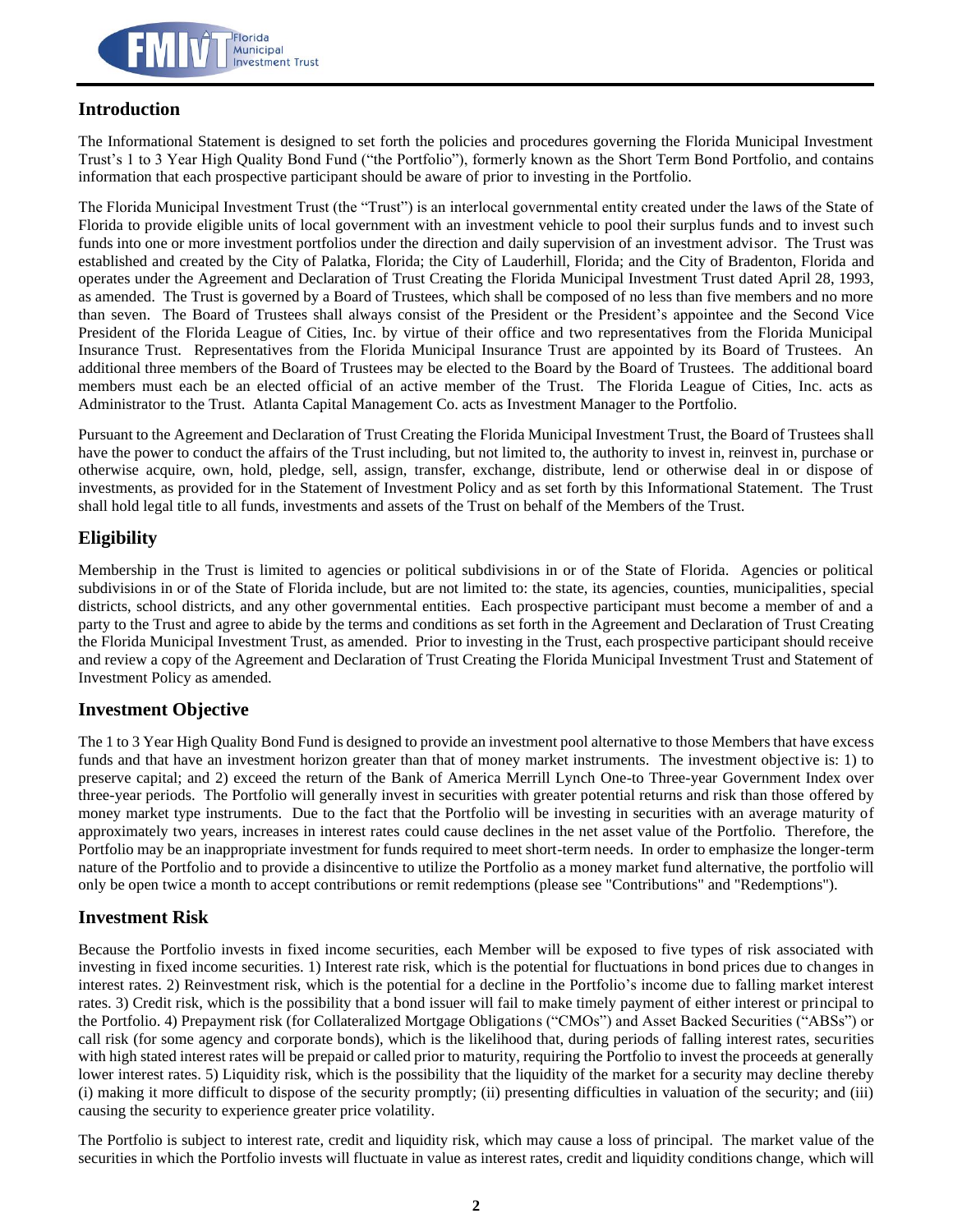

affect the Portfolio's net asset value and each Member's net asset value per share. The Board of Trustees has specified that the Portfolio's modified duration will be greater than one year, but less than 130% of the modified duration of the Bank of America Merrill Lynch 1-3 Year Government Index. Historically, the Bank of America Merrill Lynch 1-3 Year Government Index's modified duration has been approximately 1.67 years. Modified duration is used as a measure to estimate a security's and/or portfolio's interest rate or price volatility due to changes in interest rates or how much a security and/or portfolio is expected to increase or decrease in value for a given change in interest rates. Typically, the higher the modified duration of a security and/or portfolio, the greater the interest rate risk or price volatility the security and/or a portfolio will have. As an example, if interest rates were to increase by one hundred basis points, or one percent, the market value of a bond with a modified duration of two years would decrease by approximately two percent, all other factors remaining constant. The Portfolio is expected to maintain a modified duration in a range of 1 to 2.25 years, thereby reducing the adverse affect of interest rate changes on the Portfolio's market value. The calculation of modified duration involves a subjective judgment made as to the prepayment risk or call risk associated with securities in the Portfolio. Consequently, it may not be possible to calculate modified duration precisely in all circumstances. Additionally, the modified duration of the Portfolio may change even if the composition of the Portfolio does not change.

Shares of the Portfolio are neither insured nor guaranteed by any agency of the U.S. Government, including the FDIC.

#### **Rating and Compliance Monitoring**

The Trust will seek to maintain a bond fund rating on the Portfolio of AAA/V2 from Fitch Ratings ("Fitch"). Fitch is a nationally recognized statistical rating organization (NRSRO) serving investors, regulators and issuers.

Funds having a "AAA" bond fund credit rating from Fitch are composed of a preponderance of assets that carry the highest credit ratings from Fitch or from at least one other NRSRO. Ratings are based on an evaluation of several factors, including credit quality and diversification of assets within the portfolio, management strength and operational capabilities. Bond fund credit ratings are expressed on a scale of "AAA" through "B".

Funds having a "V2" bond fund volatility rating from Fitch are considered to have low market risk. Total returns are expected to exhibit relative stability and perform consistently across a broad range of interest rate scenarios. These funds offer low risk exposure to interest rates and changing market conditions. Bond fund volatility ratings are an opinion as to the relative sensitivity of the total return (including price) on a fund's net asset value per share to a broad array of assumed changes in interest rates and other market conditions. Bond fund volatility ratings are expressed on a scale of "V1" (least volatile) through "V10" (most volatile). The "V1" rating is assigned only to money market funds and local government investment pools that should not experience loss of principal value to shareholders or participants even in severely adverse interest rate environments. Investors should understand that funds with any volatility rating other than a "V1" may experience losses in the event of adverse changes in market conditions.

Ratings are not a recommendation to buy, sell or hold any security or fund. They do not comment on adequacy of the market price paid for any security or fund, or the suitability of any security or fund for any investor. Fitch's bond fund ratings are based on information provided to Fitch by sources deemed by Fitch to be reliable; however, Fitch does not verify the accuracy of this information. Ratings may be changed, withdrawn, or suspended by Fitch in the event of changes in, or the unavailability of, information or for other reasons.

There can be no assurances that the Portfolio will maintain a AAA/V2 rating.

Asset Consulting Group, LLC (ACG) has been retained to provide a review of the Portfolio's holdings as of the end of a quarter for compliance with the Portfolio's investment policy, portfolio characteristics and any additional security restrictions as set forth in this Informational Statement. Such review will be submitted to the Board of Trustees and will be available to Members on request. ACG has not and does not conduct this compliance review of securities at the time of purchase or at other time periods in the calendar quarter, and therefore cannot comment on the Portfolio's adherence to its investment policies at any other points in time.

#### **Authorized Investments and Techniques**

In an effort to accomplish the objectives of the Trust, the Board of Trustees has authorized the Portfolio to invest in the following investment instruments:

Repurchase Agreements backed by Direct U.S. Government Obligations, U.S. Government Agency Obligations, or U.S. Government Instrumentalities Obligations in which the maximum maturity at purchase shall not exceed 180 days with a total average maturity, at any point in time, for all repurchase agreements held, of not greater than 60 days. Repurchase Agreements may be considered to be loans by the Portfolio to the seller, collateralized by the underlying securities. Repurchase Agreements with maturities exceeding seven days are illiquid. It is the intention of the Portfolio to focus on Repurchase Agreements with maturities of seven days or less.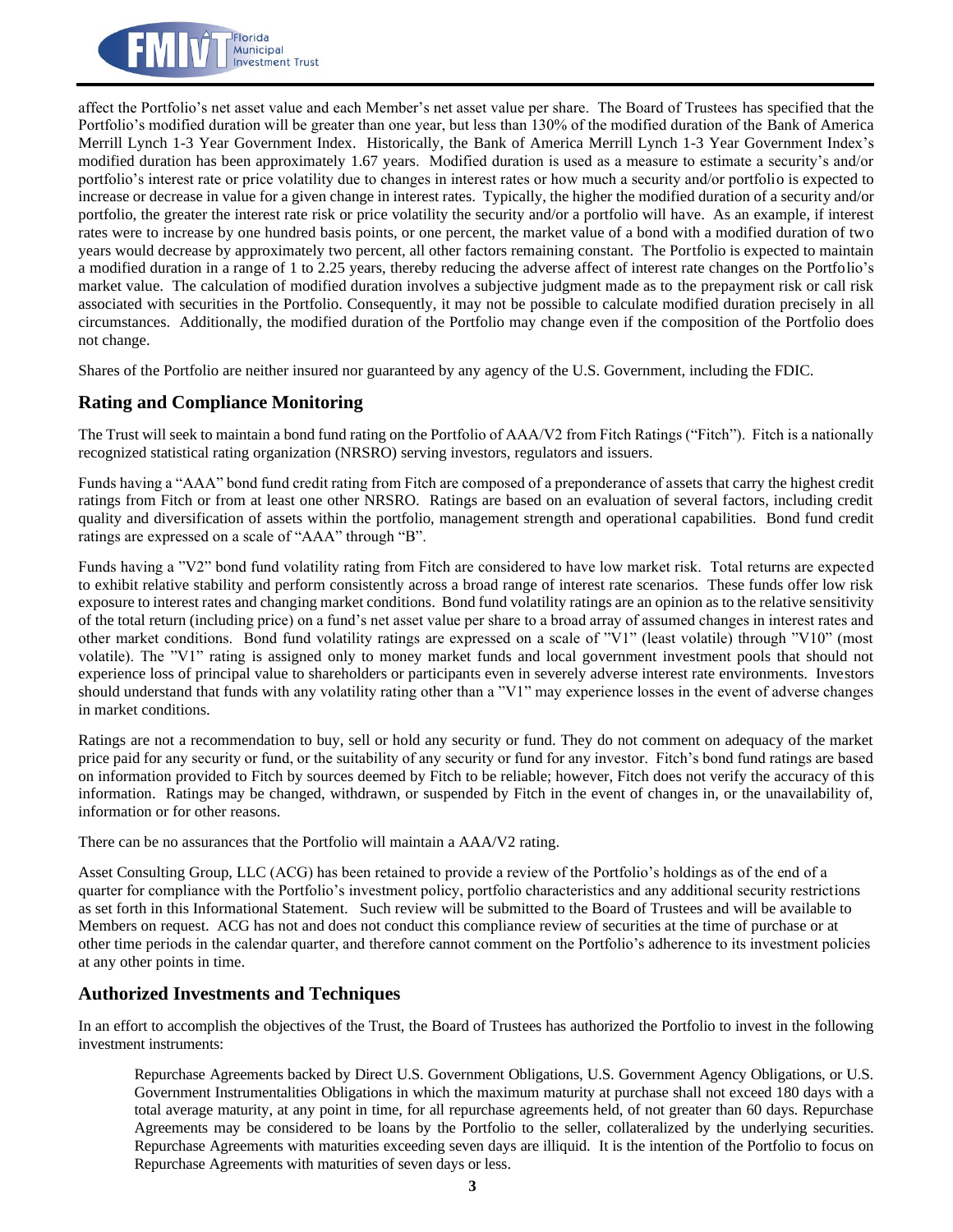

Direct obligations of the United States Treasury including Bills, Notes, Bonds and various forms of Treasury zero-coupon securities. Zero coupon securities are generally subject to greater fluctuations in value in response to changing interest rates than coupon bearing securities with the same maturity.

Commercial paper issued in the United States by any corporation, provided that such instrument carries a rating of "A1/P1" (or comparable rating) as provided by two of the top NRSROs; and that the corporation's long term debt, if any, is rated at least "Al/A+" (or a comparable rating) by a NRSRO or, if backed by a letter of credit (LOC), the long term debt of the LOC provider must be rated at least "AA" (or a comparable rating) by at least two of the NRSROs publishing ratings for financial institutions. The maximum maturity shall not exceed 270 days from the time of purchase.

Banker's Acceptances issued within the U.S. by institutions with a long-term debt rating of at least "AA" or short-term debt rating of "A1/P1" (or comparable ratings), as provided by one NRSRO. The Portfolio may own no more than five percent in Banker's Acceptances issued by any one depository institution at one time. Maximum maturity shall not exceed 270 days from the time of purchase. Banker's Acceptances are negotiable drafts which are accepted by a bank, meaning in effect, that the bank unconditionally agrees to pay the face value of the instrument on maturity. Banker's Acceptances rank junior to deposit liabilities of the bank and pari passu (i.e., side by side) with other senior, unsecured obligations of the bank.

Nonnegotiable Certificates of Deposit issued by Florida Qualified Public Depositories as identified by the State Treasurer's office and/or negotiable Certificates of Deposit issued in U.S. dollars by institutions, provided such institution carries a short term rating of at least "A1/P1" (or comparable rating) and a long term rating of at least "A" (or comparable rating) as provided by two of the top NRSROs. The Portfolio may own no more than \$5,000,000 in certificates of any one depository institution at one time. Maximum maturity on any certificate shall be 2 years. Certificates of Deposit with a stated maturity date may be subject to early withdrawal penalties. Deposits are insured by the Federal Deposit Insurance Corporation (FDIC) only to the extent of \$100,000 per depositor per bank. In Florida, deposits of local governments are eligible for additional sources of repayment due to Florida Qualified Public Depository requirements.

Obligations of the agencies or instrumentalities of the Federal Government including but not limited to the Federal Home Loan Mortgage Corporation, Federal National Mortgage Association, Federal Home Loan Banks, Federal Farm Credit Banks, Student Loan Marketing Association, and the Resolution Funding Corporation. Obligations of certain agencies and instrumentalities in which the Portfolio may invest are not supported by the full faith and credit of the U.S. Treasury.

Money Market Mutual Funds as defined and regulated by the Securities Exchange Commission.

Mortgage obligations (both fixed and adjustable) guaranteed by the United States Government and sponsored agencies and/or instrumentalities including but not limited to the Government National Mortgage Association, the Federal National Mortgage Association, and the Federal Home Loan Mortgage Corporation. Mortgage-backed securities, including mortgage-pass through securities and Collateralized Mortgage Obligations (CMO) issued, guaranteed or backed by an agency or instrumentality of the Federal Government or other mortgage securities including CMOs rated AAA or equivalent by a NRSRO. Derivative mortgage securities, such as interest only, principal only, residuals and inverse floaters, are prohibited. Mortgage securities represent participations in, or are collateralized by and payable from, mortgage loans secured by real property. The investment characteristics of both adjustable rate and fixed rate mortgage securities differ from those of traditional fixed income securities. The major differences include the payment of interest and principal on a more frequent schedule, and the possibility that principal may be prepaid at any time due to prepayments on the underlying mortgage loans and other assets. These differences can result in greater price and yield volatility than is the case with traditional fixed income securities. Prepayments on a pool of mortgage loans are influenced by a variety of factors, including economic conditions, changes in mortgagors' housing needs, job transfers, unemployment, mortgagors' net equity in the mortgaged properties and servicing decisions. The timing and level of prepayments cannot be precisely predicted. The Portfolio may invest in CMOs that provide for floating rates of interest or in participations in pools of adjustable rate mortgage loans. As the coupon rate on such CMOs reset or the interest rates on adjustable rate mortgage loans adjust periodically, the prices of such mortgage securities should fluctuate less than long-term, fixed income securities. However, certain interest rate indexes to which CMOs reset, or pursuant to which adjustable rate mortgage loans adjust, may lag changes in current market rates of interest. Moreover, floating rate CMOs are typically issued with lifetime "caps and floors" on the coupon rate. Similarly, adjustable rate mortgage loans may have caps and floors as well as limits as to the maximum change during any adjustment period. Consequently, the market value of floating rate CMOs and participations in pools of adjustable rate mortgage loans may decline significantly during periods of rising interest rates. Because of their complexity, the market for many mortgage securities may be less liquid, thereby exposing such securities to increased liquidity risk.

Asset-Backed Securities issued in the United States. In general, the collateral supporting asset-backed securities is of shorter maturity than mortgage loans and is less likely to experience substantial unscheduled prepayments. However, the collateral securing such securities may be more difficult to liquidate than mortgage loans.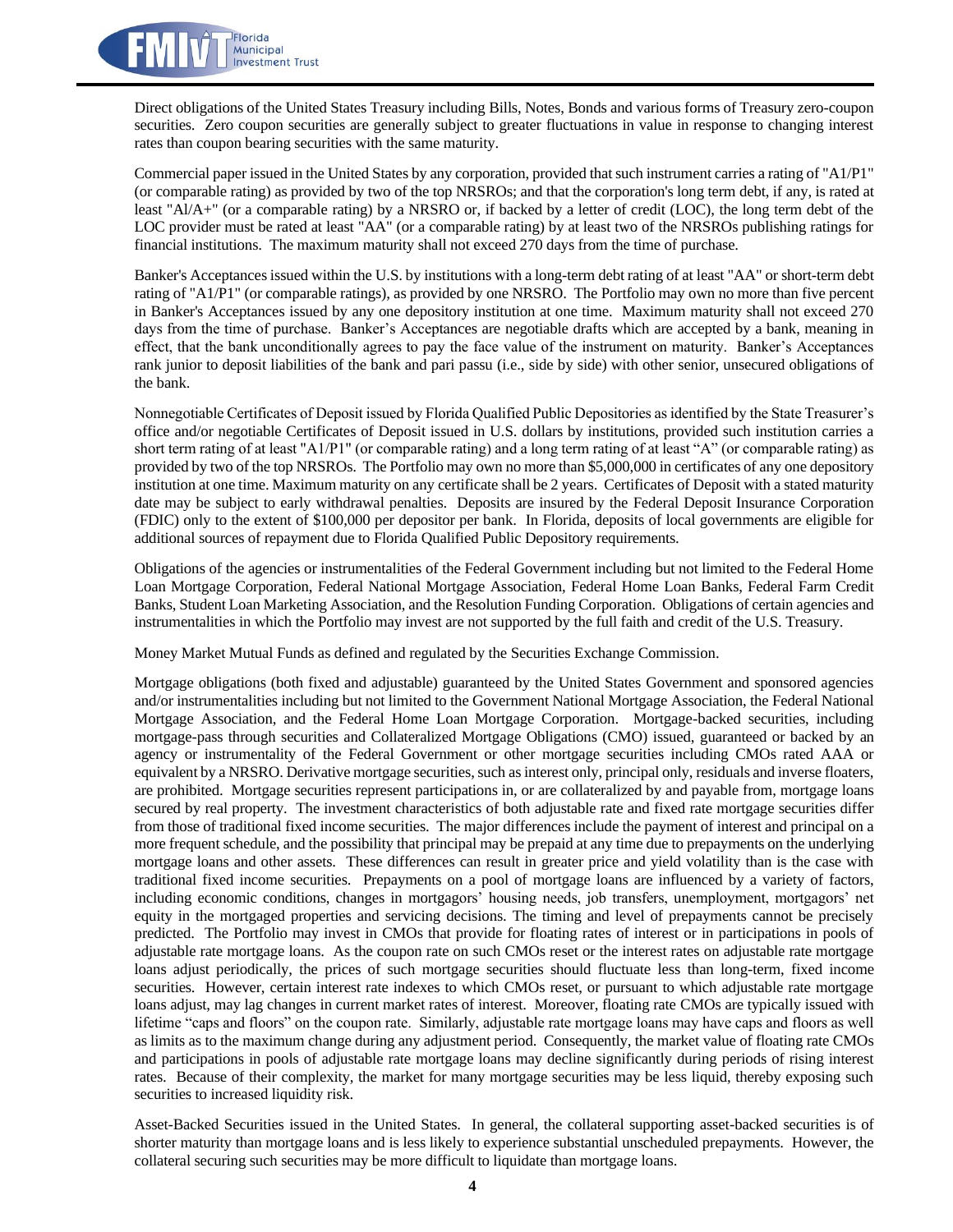

Commingled investment funds, no-load investment funds, or no-load mutual funds in which all securities held by the trusts or funds are authorized investments as provided herein or as may be approved by the Board of Trustees.

Securities transferred to the Trust and to the Portfolio from previously owned commingled investment funds.

Reverse Repurchase Agreements may be considered to be collateralized borrowings by the Portfolio. The use of Reverse Repurchase Agreements to leverage the Portfolio's investments is an investment technique which increases investment risk, but also increases investment opportunity. Interest costs on borrowings may exceed the returns on borrowed funds. Under adverse conditions, the Portfolio might have to sell securities to meet interest or principal payments at a time when investment considerations would not favor such sales.

Securities lending with approved dealers and custodians. Securities lending involves the loan by the Portfolio of a specific security held by the Portfolio to an approved counterparty. All securities loans made by the Portfolio will be fully secured by collateral in the form of U.S. dollar denominated demand deposits or cash. The cash collateral may be invested in U.S. dollar denominated Repurchase Agreements, money market mutual funds that determine net asset value based on SEC Rule 2a-7, U.S. Government Securities (direct obligations or guaranteed or insured issues of the United States and its agencies), Time Deposits issued by U.S. Banks, Commercial Paper, and securities transferred to the Trust and to the Portfolio from previously owned commingled investment funds. The Portfolio will receive any interest or dividends paid on the loaned securities. The Portfolio may incur additional custodial fees in connection with the securities lending program. Typically the borrower must return loaned securities to the Portfolio within three business days after being requested by the Portfolio, at which time the collateral is returned to the borrower.

The Board of Trustees may authorize the Portfolio to invest in additional types of investment instruments; however, no material change in authorized investments will be made without first giving notice to members in accordance with the "Notices" section of this informational statement.

#### **Additional Portfolio and Security Restrictions**

In addition, the Board of Trustees has adopted the following portfolio characteristics and security restrictions in order to reduce the Portfolio's risk of default and price volatility due to changes in interest rates:

#### **Portfolio Characteristics**

*All percentages indicated below shall be valued at market. The Portfolio's pro-rata allocation of the collateral investment associated with securities lending activity shall not be considered in determining portfolio characteristics.*

Maintain modified duration greater than one year but less than one hundred and thirty percent of the established index.

Maintain a minimum bond fund rating of AAA.

Invest at least thirty percent of the portfolio in Direct U.S. Government Obligations, U.S. Government Agency Obligations, or U.S. Government Instrumentalities Obligations; or in Repurchase Agreements backed by Direct U.S. Government Obligations, U.S. Government Agency Obligations, or U.S. Government Instrumentalities Obligations.

A maximum of seventy-five percent of the portfolio may be invested in Direct U.S. Government Obligations, U.S. Government Agency Obligations, or U.S. Government Instrumentalities Obligations; or in Repurchase Agreements backed by Direct U.S. Government Obligations, U.S. Government Agency Obligations, or U.S. Government Instrumentalities Obligations

A maximum of fifty percent of the portfolio may be invested in mortgage securities including CMOs.

A maximum of forty percent of the portfolio may be invested in ABSs.

Reverse Repurchase Agreements and/or other forms of financial leverage will be limited to thirty percent of the Portfolio.

Securities lending activity with approved dealers and custodians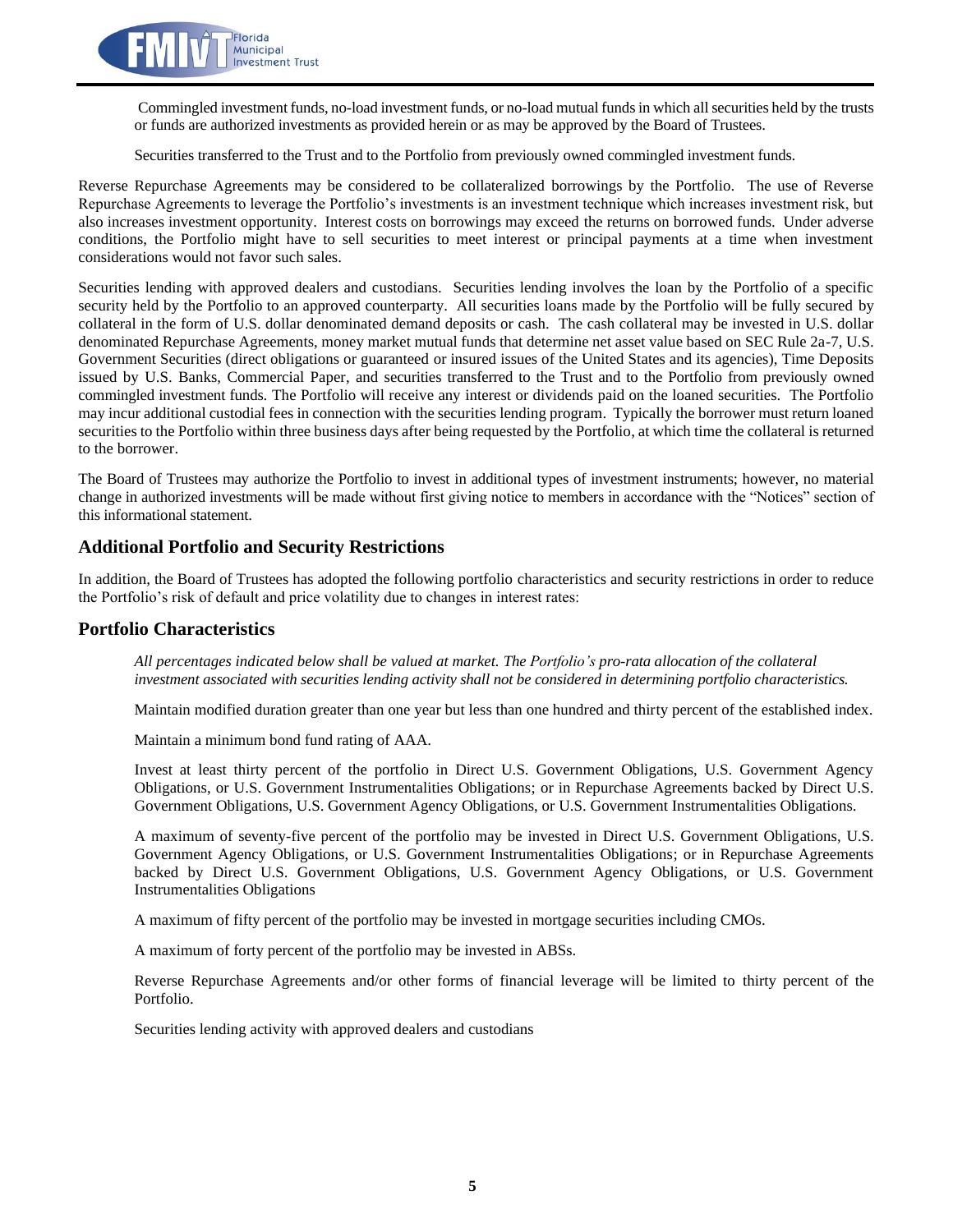

#### **Additional Security Restrictions**

*Security restrictions shall not be applicable to the Portfolio's pro-rata portion of the collateral investment associated with securities lending activity.*

Maximum of five percent of the portfolio at market may be invested in individual trusts of ABS and Non-Agency CMOs.

All securities, except as described below, will have a final maturity of 5.5 years or less. If a security has a put feature, the put date will be used as the final maturity.

Mortgage pass-throughs, CMOs, ABSs or any other security that does not have a fixed maturity date or a fixed paydown schedule would have to meet at least one of the following conditions.

- A final payment "window" of seven years or less based on the then prevailing prepayment assumptions as determined by the Bloomberg, Merrill Lynch PassPort or other pricing or securities firms with demonstrated expertise in prepayment forecasting for such securities.
- A security's price volatility given the then prevailing prepayment assumptions as determined above, cannot exceed the price volatility of 2x the Bank of America Merrill Lynch 1-3 Year Government Index. (The price volatility of the Bank of America Merrill Lynch 1-3 Year Government Index is defined as the modified duration of the Index as published by Bank of America Merrill Lynch)

The investment of collateral involved with the securities lending program is subject to its own unique guidelines and restrictions that restrict investment to U.S. dollar denominated Repurchase Agreements, money market mutual funds that determine net asset value based on SEC Rule 2a-7, U.S. Government Securities (direct obligations or guaranteed or insured issues of the United States and its agencies), Time Deposits issued by U.S. Banks, and Commercial Paper, along with securities transferred to the Trust and to the Portfolio from previously owned commingled investment funds. The maturity dates for these new purchases are restricted to seven days or less.

#### **To Open an Account**

To become a member of the Florida Municipal Investment Trust, each governmental entity's governing body must approve by an ordinance, resolution or other appropriate means, the entity's participation in the Florida Municipal Investment Trust and provide staff with the appropriate authority to execute the Participation Agreement. Upon approval by the governing body, each prospective participant must complete a Membership Application Form, Participation Agreement, Signature Card, and a certified copy of the document passed by the governing body and submit the completed forms to the Administrator at:

> Florida Municipal Investment Trust P.O. Box 1757 301 South Bronough Street Tallahassee, FL 32302-1757

If your unit of local government has a written investment plan that provides for the establishment of a written investment policy, please provide a copy of your Investment Policy along with the other enrollment forms described above. In addition to or in lieu of establishing a written investment plan, please reference that your unit of local government is participating in the FMIvT pursuant to Section 218.415 Fla. Statute which authorizes that the FMIvT is an authorized investment for units of local government in Florida.

The Membership Application Form, Participation Agreement, Signature Card, and ordinance or resolution are then reviewed and, if found to be in proper order, an account is opened and an account number assigned. There is no limit to the number of accounts that can be opened by a Member. The Administrator will inform the governmental entity of the acceptance and approval of the Membership Application Form, Participation Agreement, Signature Card and the account number assigned. Included with this Informational Statement are copies of the Membership Application Form, Participation Agreement, Signature Card, and model Ordinance/Resolution.

#### **Contributions**

The Portfolio will be open twice a month to accept contributions from Members. Contributions will be credited on the first business day following a Portfolio Valuation date (please see Portfolio Valuations). Contributions to the Portfolio, including new accounts, can be made by electronic transfer through Automated Clearing House Network (ACH) or wire transfer through the Federal Reserve, or by check. The minimum initial contribution amount is fifty thousand (50,000) dollars and five thousand (5,000) dollars for subsequent contributions. Members will be required to provide the Administrator with advance written notification of contributions five business days prior to the valuation of the Portfolio (please see Portfolio Valuations).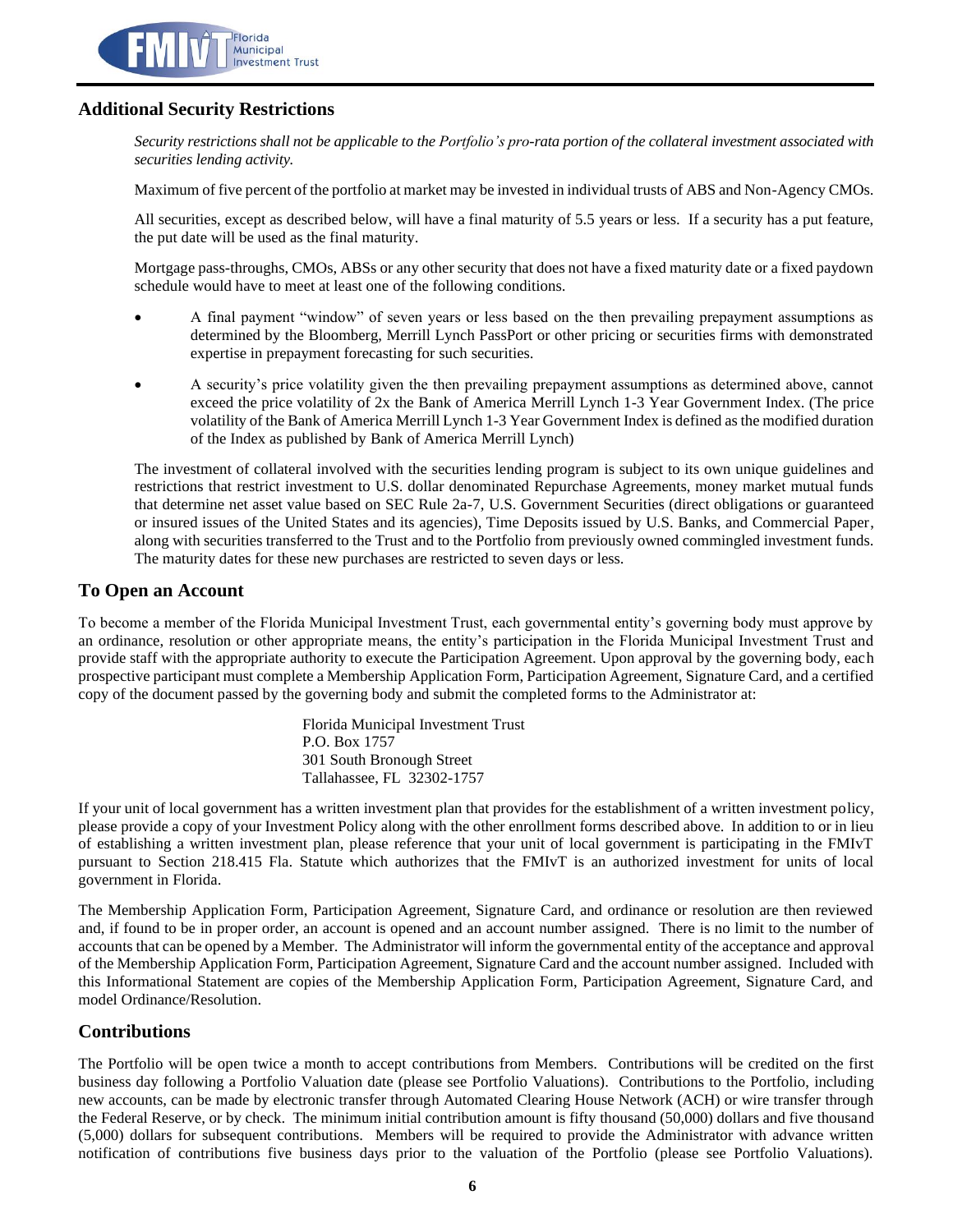

Contributions made by check must be received by the Portfolio's Custodian five business days prior to a Portfolio Valuation. Contributions made by electronic transfer through ACH or wire transfer must be through the Federal Reserve and must be received by the Portfolio's Custodian on the day of a Portfolio Valuation. Only contributions received and collected in a timely manner will be credited to the Member's account based on the net asset value of the Portfolio as determined on the Portfolio Valuation date.

A Member will be charged for any investment losses or any interest expense incurred on behalf of the Trust due to the Member's failure to remit contributions in a timely manner as set forth in this Informational Statement.

If in the Administrator's opinion, the Portfolio and/or the Portfolio's net asset value would be adversely affected by accepting contributions made by a Member or Members, the Administrator may limit and/or cease accepting contributions to the Portfolio.

#### **Redemptions**

The Portfolio will be open twice a month to make redemptions to Members. Redemptions will be made on the first business day following a Portfolio Valuation date (please see Portfolio Valuations). The minimum redemption amount is five thousand (5,000) dollars or the Member's entire remaining account balance if the Member's balance falls below fifty thousand (50,000) dollars. Members will be required to provide the Administrator with advance written notification of a redemption five business days prior to the valuation of the Portfolio (please see Portfolio Valuations). Redemptions from the Portfolio will be made by electronic transfer through Automated Clearing House Network (ACH) or wire transfer through the Federal Reserve, or by check, as indicated by the Member in the Membership Application Form, on the next business day following a Portfolio Valuation. Wire Electronic transfers will be made by the Portfolio's Custodian through ACH or the Federal Reserve to the financial institution specified in the Membership Application Form. Checks will be mailed by the Portfolio's Custodian to the Member's address as set forth in the Membership Application Form.

If in the Administrator's opinion, the Portfolio and/or Portfolio's net asset value would be adversely affected by honoring a Member's redemption request, the Administrator may limit the Member's redemption to two (2) million dollars or ten (10) percent of the Portfolio's net asset value, whichever is greater. In the event that the Administrator does invoke a limitation on a Member's redemption request, the Administrator will redeem sufficient shares of beneficial interest such as to pay the Member two (2) million dollars or ten (10) percent of the Portfolio's net asset value each time the Portfolio is open to make redemptions until such time as the Member's redemption request is honored.

The Trust may declare a suspension of the right of redemption or postpone the date of payment or redemption for the whole or part of any period (i) during which the New York Stock Exchange is closed other than customary weekend and holiday closings, (ii) during which trading on the New York Stock Exchange is restricted, or (iii) during which an emergency exists as a result of which disposal by the Trust of securities owned by it is not reasonably practicable, or it is not reasonably practicable for the Trust to fairly determine the value of its net assets.

In the event of an emergency, Members may request an early redemption from the Portfolio. An early redemption is a request by a Member to redeem shares of beneficial interest either (a) as of a date other than the first business day following a Portfolio Valuation date, or (b) without having provided the Administrator with the required advance written notification of redemption. Members will be required to submit to the Administrator a written request for an early redemption from the Portfolio detailing the circumstances and reasoning for the early redemption. The Administrator has sole discretion in approving a request for early redemption. Upon approval of the early redemption by the Administrator, a net asset value for the Portfolio will be determined. Members requesting an early redemption will be responsible to reimburse the Portfolio for any fees associated with determining the net asset value of the portfolio and/or any penalty charges, losses and other costs (including, without limitation, interest paid on borrowed funds to pay the redemption) associated with amending, terminating, selling or otherwise affecting any of the investments in the Portfolio, and an amount sufficient to maintain the projected yield on the remaining shares of beneficial interest to the next valuation date of the Portfolio. At the discretion of the Administrator, such amount may be deducted from the proceeds of an early redemption.

When a Member requests to redeem its entire balance (full redemption), the Trust will do so at the net asset value per share as determined at the Portfolio's next valuation date. Payment for redemption will be made to the Member in two installments– 1) a "partial distribution" of no more than 90% of the previous period's participant balance to be wired on the first business day following the Portfolio Valuation date and 2) the "remaining balance" of the Member's shares to be redeemed after the period's Net Asset Value is determined and all reports/statements have been received and verified by the Administrator.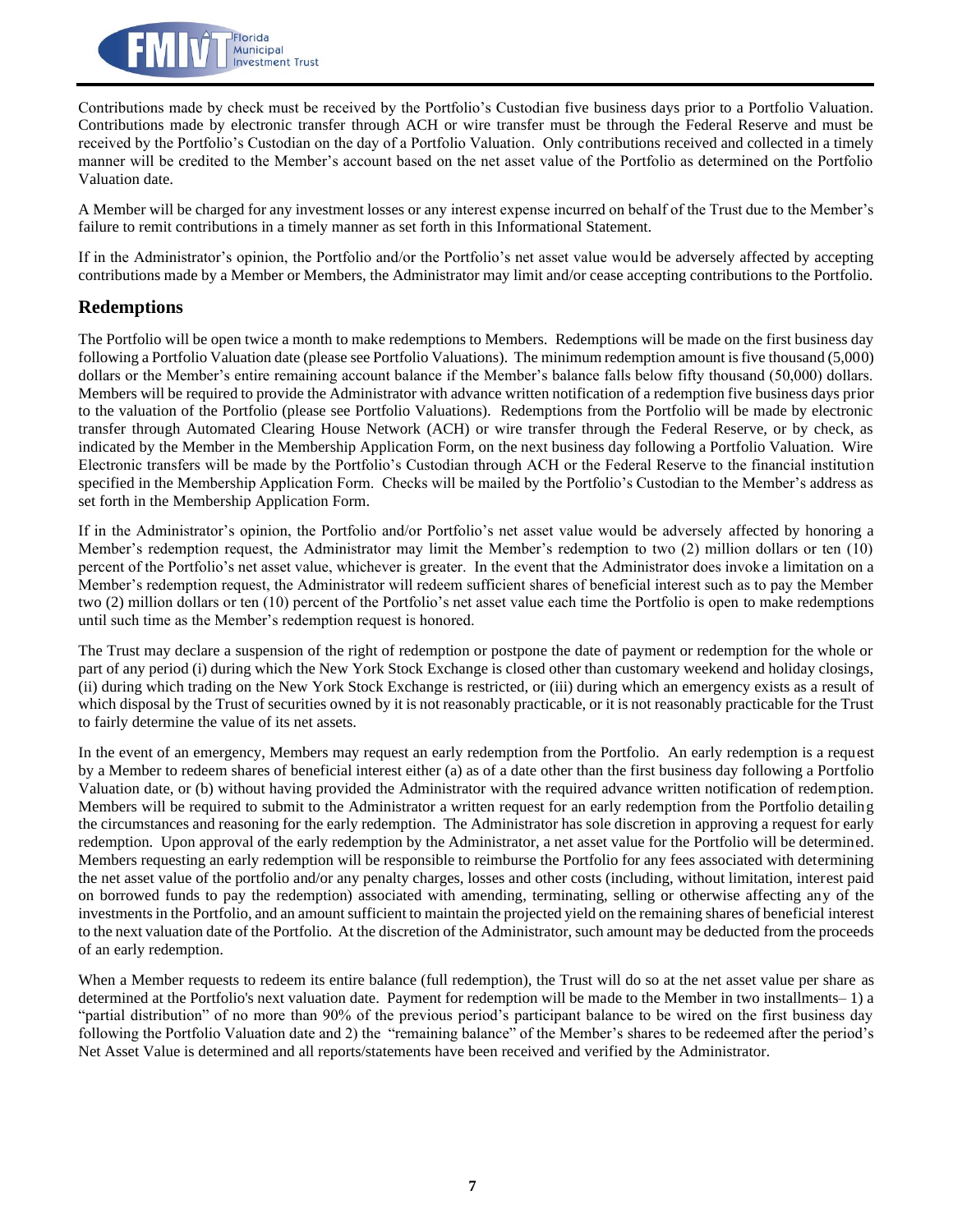

#### **Exchanges**

Members may exchange shares of beneficial interest from one Trust portfolio to another. Exchanges will be considered to be a redemption from one portfolio and a contribution to another portfolio and will be done based on each portfolio's most recent calculated net asset value per share. Exchanges can only be done when both portfolios are open to Members for contributions and/or redemptions. Members will be required to provide the Administrator with advance written notification of exchanges five business days prior to the valuation of both Portfolios (please see Portfolio Valuations).

#### **Dividends**

The Portfolio does not distribute income or capital gains. All income earned and capital gains realized by the Portfolio are retained by the Portfolio and reinvested.

#### **Portfolio Valuations and Total Return Calculations**

The net asset value of the Portfolio will be determined twice a month: on the fifteenth of the month, unless such is not a business day, and the last business day of the month. If the fifteenth is not a business day, the net asset value will be determined as of the next succeeding business day. The net asset value of the Portfolio is calculated as of 4:00 p.m. and will be determined by adding up the fair market value of all securities and assets held by the Portfolio, including accrued interest and amounts owed to the Portfolio for securities sold or principal and income not collected as of the Portfolio Valuation date, less any liabilities of the Portfolio. The value of each Member's account is determined by dividing the net asset value of the Portfolio by the total number of shares of beneficial interest, multiplied by the number of shares owned by the Member.

Prices for securities held in the Portfolio shall be valued at the most recent bid price or yield equivalent as obtained from one or more market makers for such securities, except that any securities designated as money market securities may be valued using the amortized cost method based upon the Portfolio's acquisition of the security. All other securities and assets will be valued at the fair market value determined in good faith by the Board of Trustees or such other party designated by the Trustees. Market makers are to include any independent third party that the Administrator or the Trust may contract with to provide prices. Independent third parties may include the Portfolio's Custodian or any nationally recognized provider of security prices and other financial information.

From time to time the Trust may report the Portfolio's average annual compounded returns. The Portfolio's average annual compounded rate of return refers to the rate of return which, if applied to an initial investment in the Portfolio at the beginning of a stated period and compounded over the period, would result in the redeemable value of the investment at the end of the stated period. The following formula describes the calculation of an average annual compounded rate of return:

> $P(1+T)^n = ERV$  $P = a$  hypothetical initial investment of \$1,000  $T =$  average annual compounded rate of return  $n =$  number of years  $ERV =$  ending redeemable value

The Portfolio may also report its total return for periods of one year or less. Total return is determined by (i) assuming a hypothetical investment at the beginning of a period, (ii) calculating the ending value of the investment at the end of the stated period, (iii) subtracting the amount of the hypothetical original investment from the ending value of the investment, and (iv) dividing the remainder so obtained by the amount of the original investment. The calculated amount is then expressed as a percentage by multiplying by 100.

All such performance information for the Portfolio will be based on historical performance and should not be considered to be indicative of the Portfolio's future performance.

#### **Accounting Policies**

The Trust follows generally accepted accounting principles (G.A.A.P.) and industry practices for external investment pools as established by the Governmental Accounting Standards Board.

#### **Fees and Expenses**

The Trust has entered into an agreement with the Florida League of Cities, Inc. (the League) to provide administrative services to the Portfolio for ten and one-half (10.5) basis points of the net asset value of the Portfolio. The Florida League of Cities, Inc., on behalf of the Trust, has entered into an agreement with Atlanta Capital Management Co. to provide investment management services and with The Northern Trust Company to provide custodian services. Investment Management fees are ten (10) basis points of the net asset value of the Portfolio. Additionally, the Portfolio will incur its proportionate share of audit fees, rating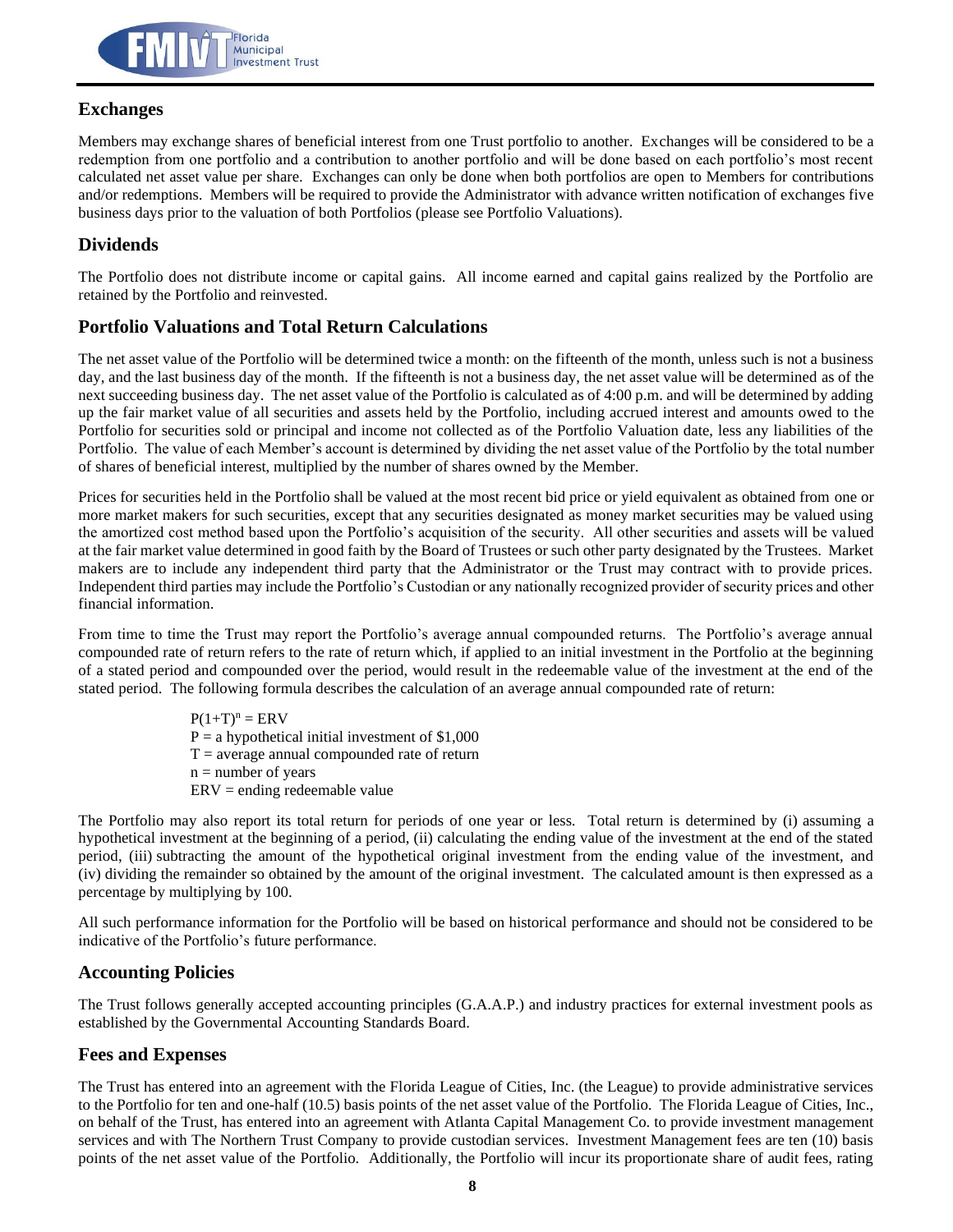

and compliance fees, general insurance expense, legal fees, Trustees fees and other operating fees. The Trust pays each Trustee two hundred dollars plus reimbursement for reasonable travel expenses for each board meeting attended. The Trust expects that expenses for the Portfolio will be approximately twenty-three (23) basis points.

#### **Reports to the Members**

Each Member will receive a monthly statement of its account showing the current balance and monthly activity as well as current and historical portfolio performance. Annually, each Member will be provided an annual financial statement of the Portfolio audited by the Trust's independent auditors

#### **Minimum Transaction Amounts and Balance**

The minimum initial contribution amount is fifty thousand (50,000) dollars and five thousand (5,000) dollars for subsequent contributions. The minimum redemption amount is five thousand (5,000) dollars or the Member's entire remaining account balance if the Member's balance falls below fifty thousand (50,000) dollars. The Trust reserves the right to redeem any Member's account that falls below the minimum initial contribution of fifty thousand (50,000) dollars, provided the Trust provides the Member with thirty (30) days prior written notice.

#### **Liability and Indemnification**

In accordance with the Agreement and Declaration of Trust, no Member shall be subject to any personal liability whatsoever to any person in connection with the Trust property or the acts, obligations, or affairs of the Trust. No Trustee, officer, employee, or agent of the Trust shall be subject to any personal liability whatsoever to any person in connection with the Trust property or the affairs of the Trust, except that arising from bad faith, willful misfeasance, gross negligence, or reckless disregard of their duty to such person; and all such persons shall look solely to the Trust property for satisfaction of claims of any nature arising in connection with the affairs of the Trust. The Trust shall indemnify and hold each Member harmless from and against all claims and liabilities arising from the actions of the Trust to which such Member may become subject by reason of its being or having been a Member of the Trust and shall reimburse such Member(s) for all legal and other expenses reasonably incurred by it in connection with any such claim or liability. Please see the Agreement and Declaration of Trust for additional liability limitations and indemnification.

#### **Administrator**

The Board of Trustees has entered into an agreement with the Florida League of Cities, Inc. to serve as Administrator of the Trust's operations. The Administrator is responsible for servicing Members' accounts, maintaining a register of Members and shares of beneficial interest owned, maintaining a set of books and accounting records of the Trust, providing for the calculation of the net asset value of the Portfolio, determining eligibility and approving applications for membership in the Trust in accordance with the Agreement and Declaration of Trust Creating the Florida Municipal Investment Trust, supervising and coordinating the activities of any investment advisor, custodian, trustee, investment consultant, transfer agent, paying agent, accountant, auditor, attorney or other agent or service provider rendering services to the Trust, and performing any other related administrative duties. The Administrator is also responsible for the preparation and updating of this Informational Statement.

Currently, the Florida League of Cities, Inc. sponsors and acts as Administrator for four governmental trusts that include the Florida Municipal Insurance Trust (FMIT); the Florida Municipal Pension Trust Fund (FMPTF); the Florida Municipal Investment Trust (FMIvT); and the Florida Association of Counties Trust (FACT).

#### **Investment Manager**

The Board of Trustees has entered into an agreement with the Florida League of Cities, Inc. to serve as investment manager to the portfolio. Portfolio management services are performed by Atlanta Capital Management Company, LLC (ACM), Atlanta, Georgia, under contract to the Florida League of Cities, Inc., Department of Financial Services. Under the terms of the contract, ACM manages the portfolio and directs the acquisition and disposition of the Trust's investments in accordance with the guidelines established by the Trustees. Atlanta Capital Management Company is majority owned by Eaton Vance Corp., a publicly-traded investment management firm listed on the New York Stock Exchange. The company manages investment mandates including fixed income, equity, and balanced portfolios for public funds, employee benefit trusts, endowments and individual investors.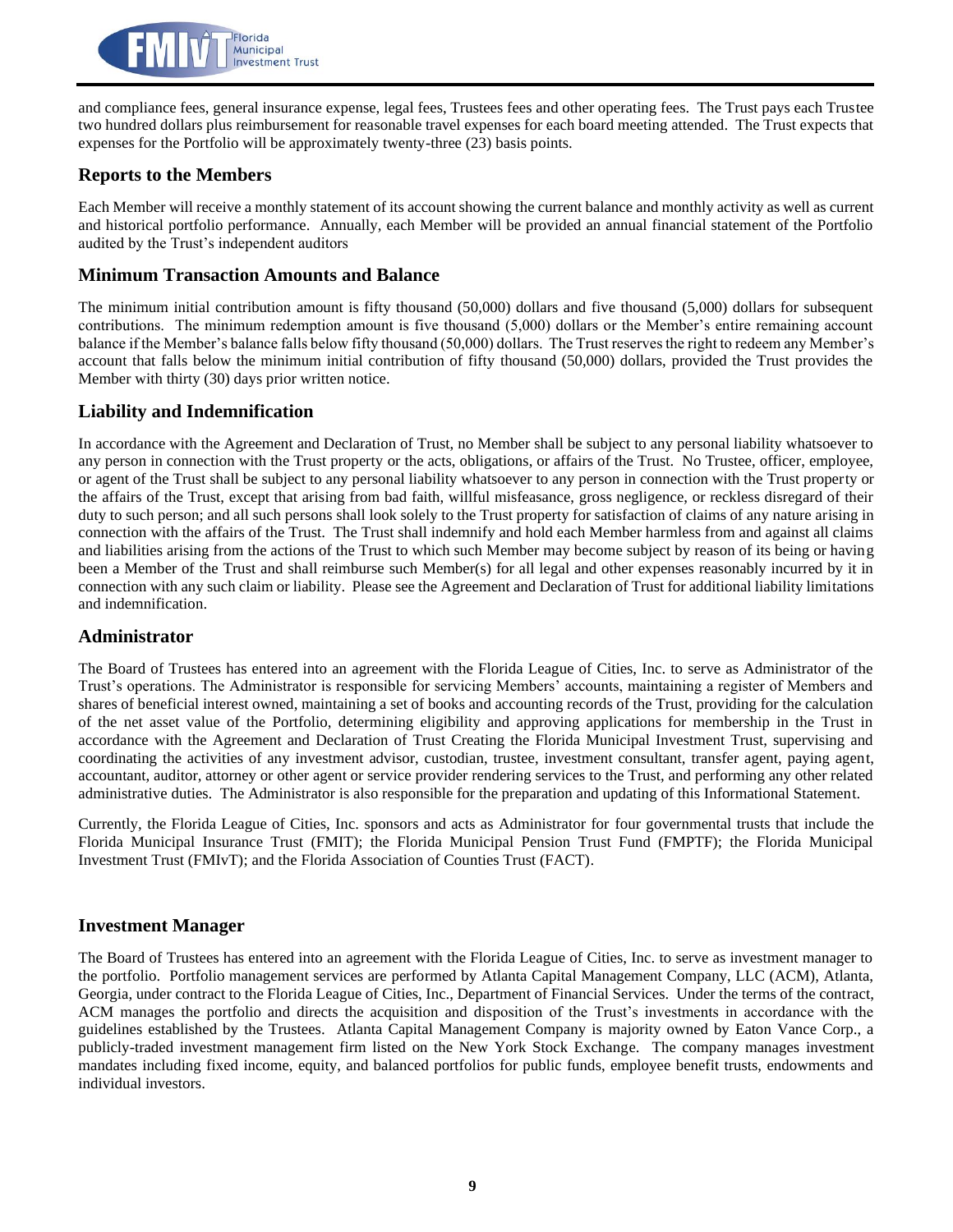

#### **Custodian**

The Northern Trust Company, Chicago, Illinois, serves as custodian bank for the Trust. The Custodian is responsible for holding all funds and securities in a separate account in the name of the Trust, collecting all income and principal due the Trust from securities held, accepting contributions and distributing redemptions, and properly accepting for delivery and/or delivering securities in accordance with the Custody Contract between the Trust and the Custodian.

#### **Auditor**

Shorstein & Shorstein, P.A., Jacksonville, Florida, serves as independent external auditor for the Trust. The Auditor is responsible for auditing the Trust's financial statements to determine if the statements are fairly presented in accordance with generally accepted accounting principles. Shorstein & Shorstein, P.A. also acts as independent auditor for the Florida League of Cities, Inc. and for the following entities which the Florida League of Cities, Inc. acts as administrator: Florida Municipal Insurance Trust, the Florida Municipal Pension Trust Fund, and the Florida Municipal Loan Council.

#### **Legal Counsel**

The Florida League of Cities, Inc.'s internal legal department serves as Legal Counsel to the Trust.

#### **Notices**

Members shall be entitled to notice of changes to the Agreement and Declaration of Trust, Participation Agreement and this Informational Statement, which materially affect the Members' rights under these documents. Notice to Members shall be made within sixty (60) days prior to the effective date of any change which materially affects the rights of Members as described in the Agreement and Declaration of Trust. Members shall have thirty (30) days from the date of the notice to withdraw or transfer their shares of beneficial interest without penalty.

#### **Questions**

The Administrator of the Trust [Florida League of Cities, Inc., Reference: FMIvT 1 to 3 Year High Quality Bond Fund, Post Office Box 1757, 301 South Bronough Street, Tallahassee, FL 32302-1757, (850) 222-9684 or SUNCOM 278-5331, FAX (850) 222-3806] is available to answer any questions from 9:00 a.m. to 5:00 p.m. each business day. You may also access additional information through our web site at **www.flcities.com**.

#### **Supplemental Information**

The following Supplemental Information is provided as additional information and is not to be considered as part of the Informational Statement and may change without any advance notice to Members and/or prospective participants:

Model Ordinance/Resolution Board of Trustees Florida League of Cities, Inc. Investment Advisory Committee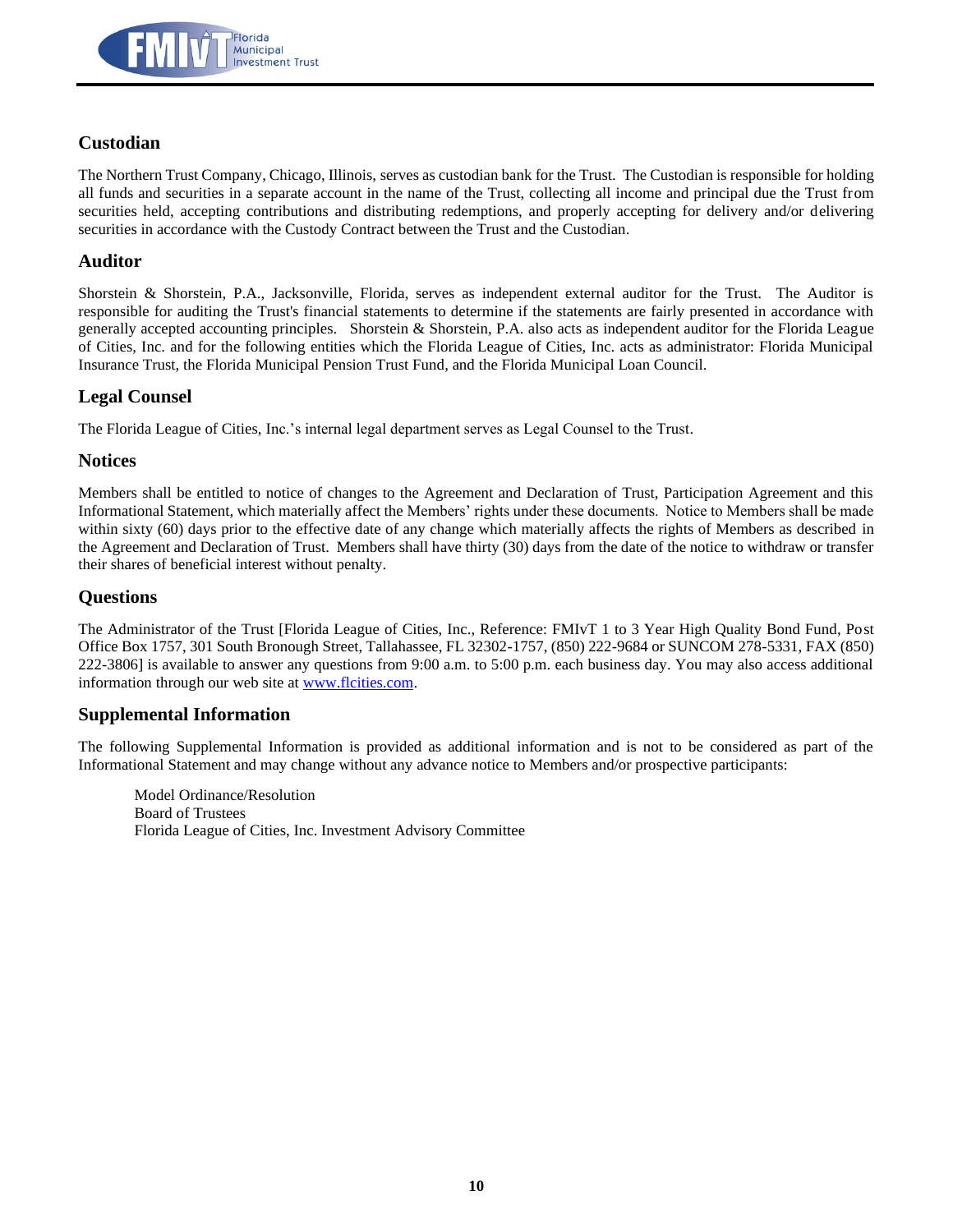

#### **Model Ordinance/Resolution**

[Suggested Ordinance/Resolution Format for Governmental Unit Participation in the Florida Municipal Investment Trust]

ORDINANCE/RESOLUTION NO.

An Ordinance/Resolution authorizing (herein referred to as this "Governmental Unit") to join with other local governmental units as a participant in the Florida Municipal Investment Trust for the purpose of purchasing shares of beneficial interest in the Trust.

WHEREAS, Sec. 163.01, Fla. Stat., authorizes the state, or any county, municipality or political subdivision of the state, to jointly exercise any power, privilege, or authority which such governmental entities share in common and which each might exercise separately, and further provides such authority is in addition to and not in limitation of those granted by any other general, local, or special law; and

WHEREAS, by Resolutions dated the 27th day of January, 1993, the 25th day of January, 1993, and the 14th day of January, 1993, the governing bodies of the City of Bradenton, Florida, the City of Lauderhill, Florida, and the City of Palatka, Florida, respectively, found the creation of the Florida Municipal Investment Trust serves a municipal purpose and will offer diversified and professionally managed portfolios for the investment of the assets of participating municipalities and other agencies or political subdivisions in or of the state; and

WHEREAS, the authorized representatives for the City of Bradenton, Florida, the City of Lauderhill, Florida, and the City of Palatka, Florida, have executed the Agreement and Declaration of Trust on the 28th day of April, 1993, creating the Florida Municipal Investment Trust which governs the purpose, administration and operation of the Trust and its activities; and

WHEREAS, the constitutional, statutory and judicial authorities in the State of Florida authorize municipalities and other agencies or political subdivisions in or of the state to join with other municipalities and other agencies or political subdivisions in or of the state for the purpose of investing and reinvesting surplus public funds; and

WHEREAS, under the terms and provisions of the Agreement and Declaration of Trust creating the Florida Municipal Investment Trust any municipality and any other agency or political subdivision in or of the state desiring to participate in the Trust as a member must become a party to the Agreement and Declaration of Trust; and

WHEREAS, the Florida Municipal Investment Trust is an authorized investment under Section 218.415, Fla. Stat., for units of local government in Florida.

WHEREAS, it is the intent of this Governmental Unit to participate in the Florida Municipal Investment Trust as a member and become a party to the Agreement and Declaration of Trust;

#### NOW, THEREFORE, BE IT ORDAINED/RESOLVED BY THIS GOVERNMENTAL UNIT:

- SECTION 1. This Governmental Unit finds that participation in the Florida Municipal Investment Trust, a pooled-investment program, would be in the best interest of the Governmental Unit, its officials, officers, and citizens in that such a program offers diversified and professionally managed portfolios to meet investment needs, results in economies of scale that will create greater purchasing powers and will thereby lower the cost traditionally associated with the investment of assets of the Governmental Unit.
- SECTION 2. This Governmental Unit hereby expressly authorizes participation in the Florida Municipal Investment Trust as a member and will become a party to the Agreement and Declaration of Trust, as amended, which is adopted by reference with the same effect as if it had been set out verbatim in this section.
- SECTION 3. This Governmental Unit is hereby expressly authorized to purchase shares of beneficial interest in the Trust from time to time with available funds, and to redeem some or all of its shares of beneficial interest from time to time as funds are needed for other purposes, subject to the terms and restrictions of the Agreement and Declaration of Trust referred to in Section 2 and the most recent Informational Statement. These actions are to be taken by the officers designated for this purpose pursuant to general or specific instructions by the governing body of this Governmental Unit.
- SECTION 4. The Trustees of the Trust are designated as having official custody of this Governmental Unit's funds which are invested by the purchase of shares of beneficial interest in the Trust.
- SECTION 5. This Governmental Unit specifically finds and determines the following matters:

(a) the conditions of the agreement and the rights and responsibilities of members of the Trust are set forth in the Agreement and Declaration of Trust, as amended and in the most recent Informational Statement;

(b) participation in the Trust shall be terminable at any time by this Governmental Unit, subject to the terms and restrictions of the Agreement and Declaration of Trust, as amended and the most recent Informational Statement;

(c) the Agreement and Declaration of Trust, as amended, and the purchase of its shares of beneficial interest are for the purpose of investing this Governmental Unit's funds as part of a pooled-investment program with other agencies or political subdivisions in or of the state, thereby achieving economic and other advantages of pooled investments, and the powers and scope of authority delegated are set forth in the Agreement and Declaration of Trust, as amended;

(d) it is not necessary to finance the agreement authorized herein from funds of this Governmental Unit, except through the purchase of shares of beneficial interest in the Trust;

(e) the Trust shall be managed by a Board of Trustees as set forth in the Agreement and Declaration of Trust, as amended; and (f) the Board of Trustees of the Florida Municipal Investment Trust has provided for general disclosure policies of the Trust's operations and Informational Statements for the benefit of members and prospective members of the Trust so that members and prospective members are fully aware of significant investment and administrative policies, practices and restrictions of the investment portfolios of the Trust.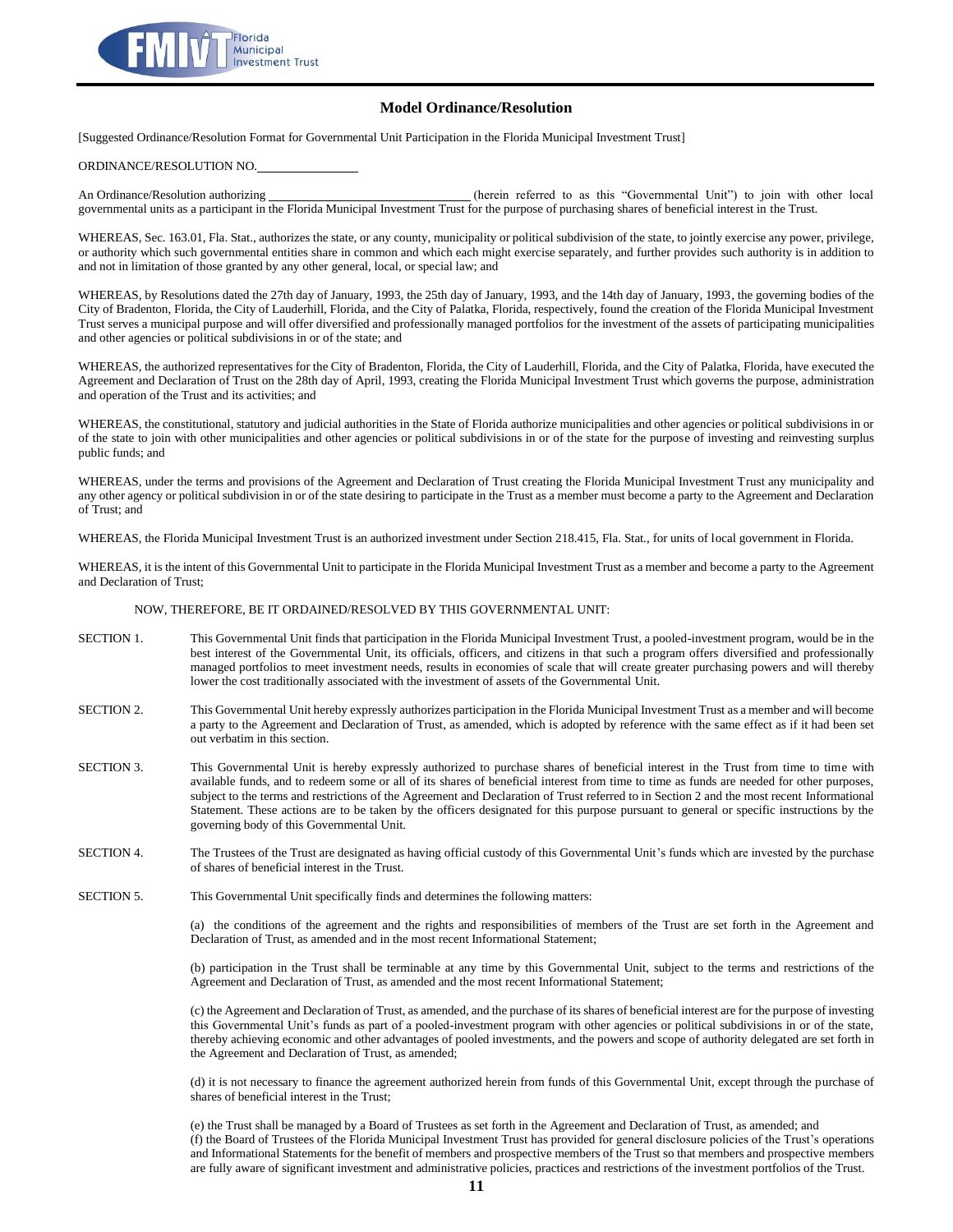

Cities.

SECTION 6. The Governmental Unit designates and authorizes the Director of Finance (or other authorized representatives) to execute such applications and other documents as are required to invest and reinvest surplus funds of the Governmental Unit in shares of beneficial interest of the Trust's investment portfolios. SECTION 7. The clerk of this Governmental Unit is hereby directed to furnish a certified copy of this Ordinance/Resolution to the Florida League of

SECTION 8. This Ordinance/Resolution shall take effect immediately upon its adoption.

Adopted this \_\_\_\_\_\_\_\_\_\_\_\_\_\_\_\_\_\_\_\_\_ day of \_

ATTEST:

(Mayor/Commissioner/etc.)

**12**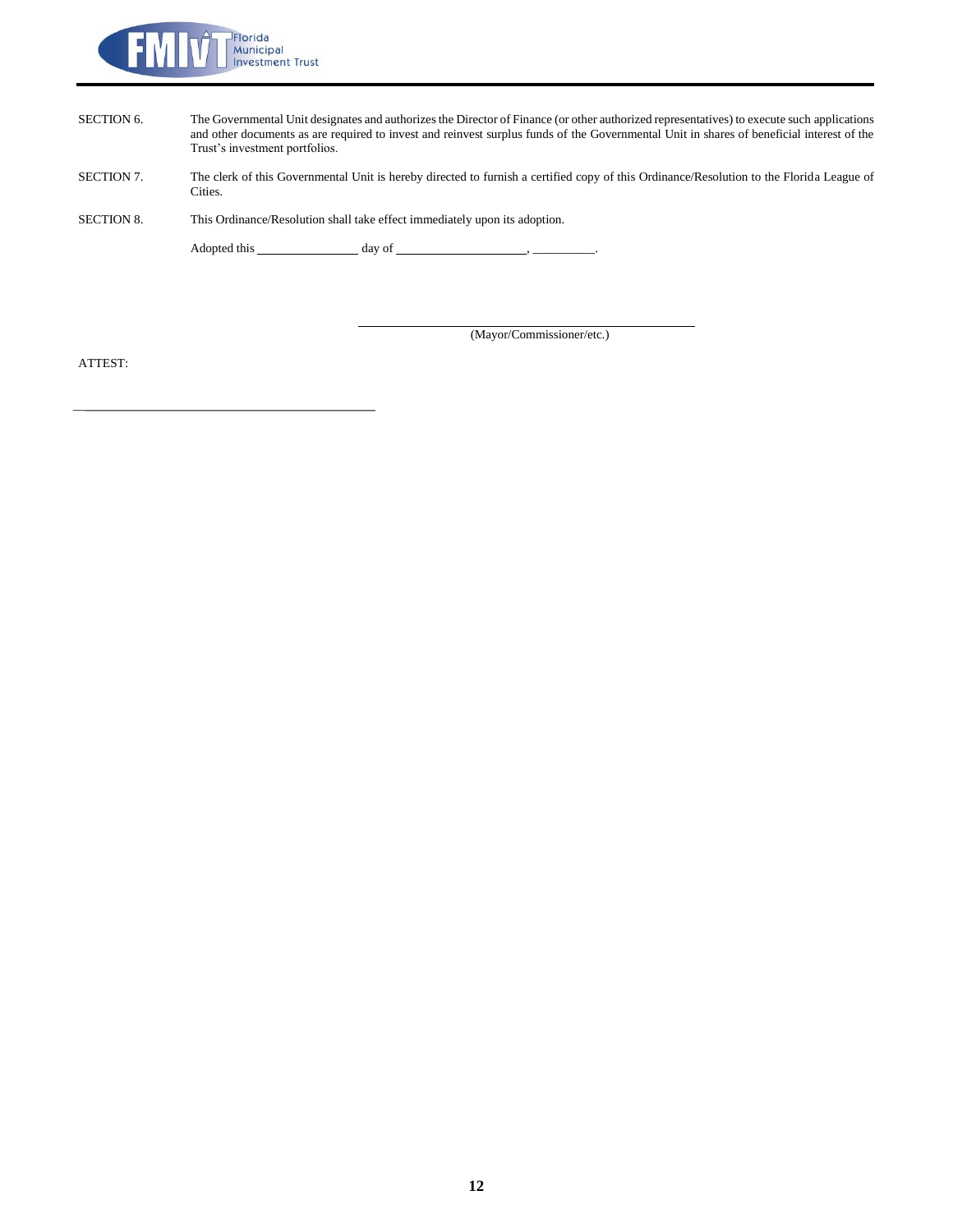

#### **Board of Trustees**

The current seven members of the Board of Trustees of the Florida Municipal Investment Trust are:

**Frank C. Ortis, Chair** Mayor, City of Pembroke Pines

**Matthew Surrency, Vice Chair** Commissioner, City of Hawthorne

**Morris L. West, Presidential Appointee, Florida League of Cities** Mayor, City of Haines City

**Greg Ross, Second Vice President, Florida League of Cities** Mayor, City of Cooper City

**Joseph Barkley, III, Trustee** Vice Mayor, City of Belleair Bluffs

**Steve Graber, Trustee** Councilmember, City of Oldsmar

**Curtis Richardson, Trustee** Commissioner, City of Tallahassee